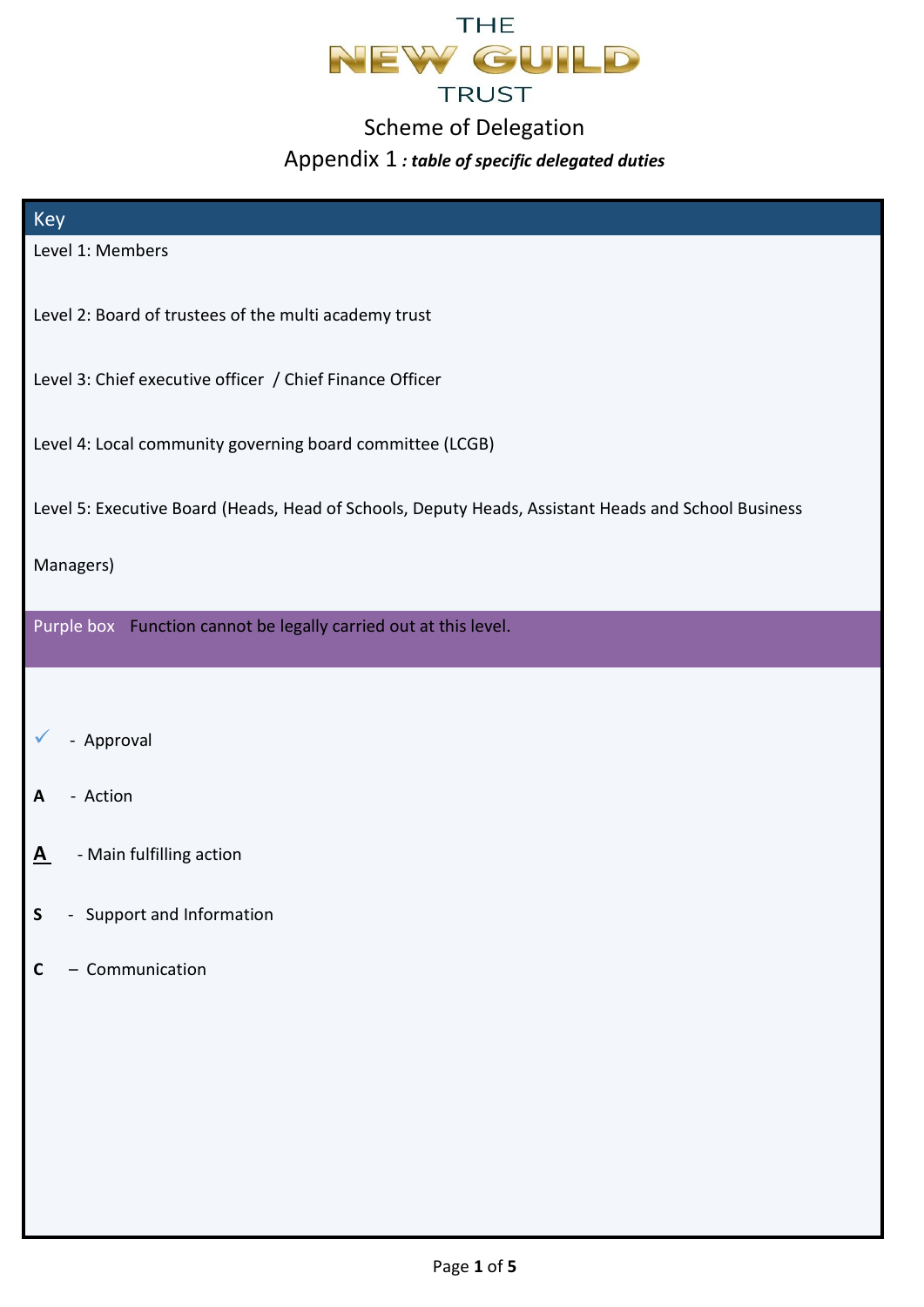## THE NEW CUILD **TRUST**

|                                     |                                                                                                                               | Delegation      |                          |                          |              |                             |  |  |
|-------------------------------------|-------------------------------------------------------------------------------------------------------------------------------|-----------------|--------------------------|--------------------------|--------------|-----------------------------|--|--|
| Area                                | <b>Decision</b>                                                                                                               | <b>Members</b>  | <b>Trust Board</b>       | CEO / CFO                | <b>LGCB</b>  | <b>Exec</b><br><b>Board</b> |  |  |
| <b>Governance framework</b>         |                                                                                                                               |                 |                          |                          |              |                             |  |  |
| People                              | Members: Appoint/Remove                                                                                                       | $\sqrt{A}$      | $\overline{A}$           | $\mathsf{A}$             |              |                             |  |  |
|                                     | <b>Trustees: Appoint/Remove</b>                                                                                               | $\sqrt{4}$      | A                        | A                        |              |                             |  |  |
|                                     | Role descriptions for members                                                                                                 | $\checkmark$ /A |                          | $\underline{\mathbf{A}}$ |              |                             |  |  |
|                                     | Role descriptions for trustees/chair/ specific<br>roles/committee members:                                                    |                 | ✓                        | A                        |              |                             |  |  |
|                                     | Trust Committee chairs: appoint and remove                                                                                    | $\checkmark$    | $\underline{\mathbf{A}}$ | A                        |              |                             |  |  |
|                                     | LCGB chairs: appoint and remove                                                                                               |                 | $\checkmark$             | A                        | A            | A                           |  |  |
|                                     | <b>LCGB Committee member: elected</b>                                                                                         |                 |                          |                          | A            | $\underline{\mathbf{A}}$    |  |  |
|                                     | Staff/Parent LCGB committee member: elected                                                                                   |                 |                          |                          | $\checkmark$ | A                           |  |  |
|                                     | Clerk to the Trust: appoint and remove                                                                                        |                 | $\checkmark$             | $\mathsf{A}$             |              |                             |  |  |
|                                     | Clerk to the LCGB: appoint and remove                                                                                         |                 | ✓                        | A                        |              |                             |  |  |
|                                     | Governance structure (committees) for the trust:<br>establish and review annually                                             |                 | $\checkmark$             | A                        | $\mathsf{C}$ |                             |  |  |
|                                     | Articles of association: agree and review                                                                                     | $\checkmark$    | A                        | A                        |              |                             |  |  |
| <b>Systems</b><br>and<br>structures | Terms of reference for trust committees<br>(including audit if required, and scheme for school<br>committees): agree annually |                 |                          | $\overline{A}$           |              |                             |  |  |
|                                     | Terms of reference for LCGB/local committees:<br>agree and review annually                                                    |                 | $\checkmark$             | A                        | C            | С                           |  |  |
|                                     | Skills audit: complete and recruit to fill gaps -<br>Trust                                                                    |                 |                          | A                        |              |                             |  |  |
|                                     | Skills audit: complete and recruit to fill gaps -<br><b>LCGB</b>                                                              |                 | $\checkmark$             | A                        | $\mathsf{A}$ | $\underline{\mathbf{A}}$    |  |  |
|                                     | Annual self-review of trust board and committee<br>performance: complete annually (Trust/Finance)                             |                 | ✓                        | A                        |              |                             |  |  |
|                                     | Succession plan - Trust Level<br>Planning for CEO/CFO/Chairs/Heads/Exec                                                       |                 | $\checkmark$             | A                        |              | $\mathsf{S}$                |  |  |
|                                     | Succession plan - School Level<br>Below exec Board - Middle Leaders, Governance,<br><b>Family Support Workers</b>             |                 |                          | $\mathsf{S}$             | $\checkmark$ | A                           |  |  |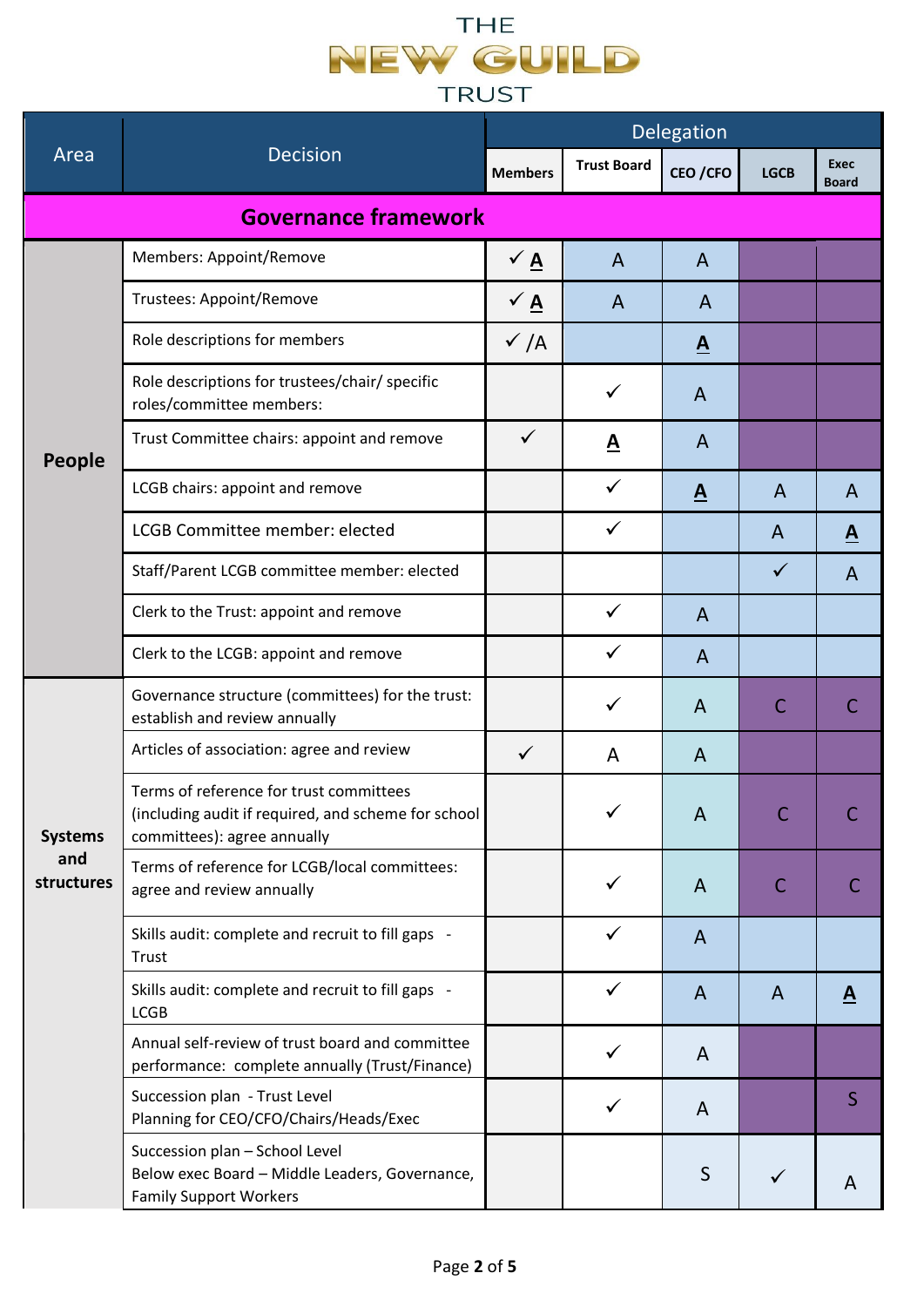## THE NEW CUILD **TRUST**

|                                  |                                                                                                                                                                                                                                                                                                                                                                                                                                                             | Delegation         |                              |                |              |                             |  |
|----------------------------------|-------------------------------------------------------------------------------------------------------------------------------------------------------------------------------------------------------------------------------------------------------------------------------------------------------------------------------------------------------------------------------------------------------------------------------------------------------------|--------------------|------------------------------|----------------|--------------|-----------------------------|--|
| Area                             | <b>Decision</b>                                                                                                                                                                                                                                                                                                                                                                                                                                             | <b>Member</b><br>s | <b>Trust</b><br><b>Board</b> | CEO / CFO      | <b>LGCB</b>  | <b>Exec</b><br><b>Board</b> |  |
|                                  | <b>Being Strategic</b>                                                                                                                                                                                                                                                                                                                                                                                                                                      |                    |                              |                |              |                             |  |
| <b>Being</b><br><b>Strategic</b> | Determine trust wide policies which reflect the<br>trust's ethos and values (facilitating discussions with<br>unions where appropriate) including: admissions;<br>charging and remissions; Accounting and Finance<br>Policies (disposal of assets); complaints; expenses;<br>safeguarding, health and safety, premises<br>management; data protection and FOI; staffing<br>policies including capability, discipline, exclusions,<br>conduct and grievance: |                    | ✓                            | $\overline{A}$ | $\mathsf{C}$ | C                           |  |
|                                  | Determine school level policies which reflect the<br>school's ethos and values.                                                                                                                                                                                                                                                                                                                                                                             |                    |                              | A              |              | $\underline{\mathbf{A}}$    |  |
|                                  | Central spend / top slice:                                                                                                                                                                                                                                                                                                                                                                                                                                  |                    | $\checkmark$                 | $\mathsf{A}$   |              | S                           |  |
|                                  | Management of risk: establish register for all<br>schools, review and monitor - Trust Level                                                                                                                                                                                                                                                                                                                                                                 |                    | $\checkmark$                 | $\overline{A}$ |              | $\mathsf{S}$                |  |
|                                  | Management of risk: establish register, complete,<br>review and monitor - School Level                                                                                                                                                                                                                                                                                                                                                                      |                    |                              | $\mathsf{A}$   | ✓            | $\overline{\mathbf{A}}$     |  |
|                                  | Trust's vision and strategy, agreeing key priorities<br>and key performance indicators (KPIs) against which<br>progress towards achieving the vision can be<br>measured: determine                                                                                                                                                                                                                                                                          |                    |                              | A              | C            | S                           |  |
|                                  | Schools vision and strategy, agreeing key priorities<br>and key performance indicators (KPIs) against which<br>progress towards achieving the vision can be<br>measured: determine                                                                                                                                                                                                                                                                          |                    | $\mathsf{C}$                 |                | A            |                             |  |
|                                  | Trust's staffing structure: Executive Board                                                                                                                                                                                                                                                                                                                                                                                                                 |                    | $\checkmark$                 | $\mathsf{A}$   |              |                             |  |
|                                  | School staffing structure draft proposal and final for<br>any that involve potential redundancy / post<br>deletions : approval                                                                                                                                                                                                                                                                                                                              |                    |                              | A              |              | $\underline{\mathbf{A}}$    |  |
|                                  | School staffing restructure implementation                                                                                                                                                                                                                                                                                                                                                                                                                  |                    |                              | A              | $\checkmark$ | $\underline{\mathbf{A}}$    |  |
|                                  | Chief executive officer: Appoint and dismiss                                                                                                                                                                                                                                                                                                                                                                                                                |                    | ✓                            |                |              |                             |  |
|                                  | Academy Executive Leaders : Appoint and dismiss                                                                                                                                                                                                                                                                                                                                                                                                             |                    |                              | A              | S            |                             |  |
|                                  | <b>School Staffing: Appoint</b>                                                                                                                                                                                                                                                                                                                                                                                                                             |                    |                              | $\mathsf{S}$   | ✓            | A                           |  |
|                                  | <b>School Staffing: Dismiss</b>                                                                                                                                                                                                                                                                                                                                                                                                                             |                    |                              | A              |              | A                           |  |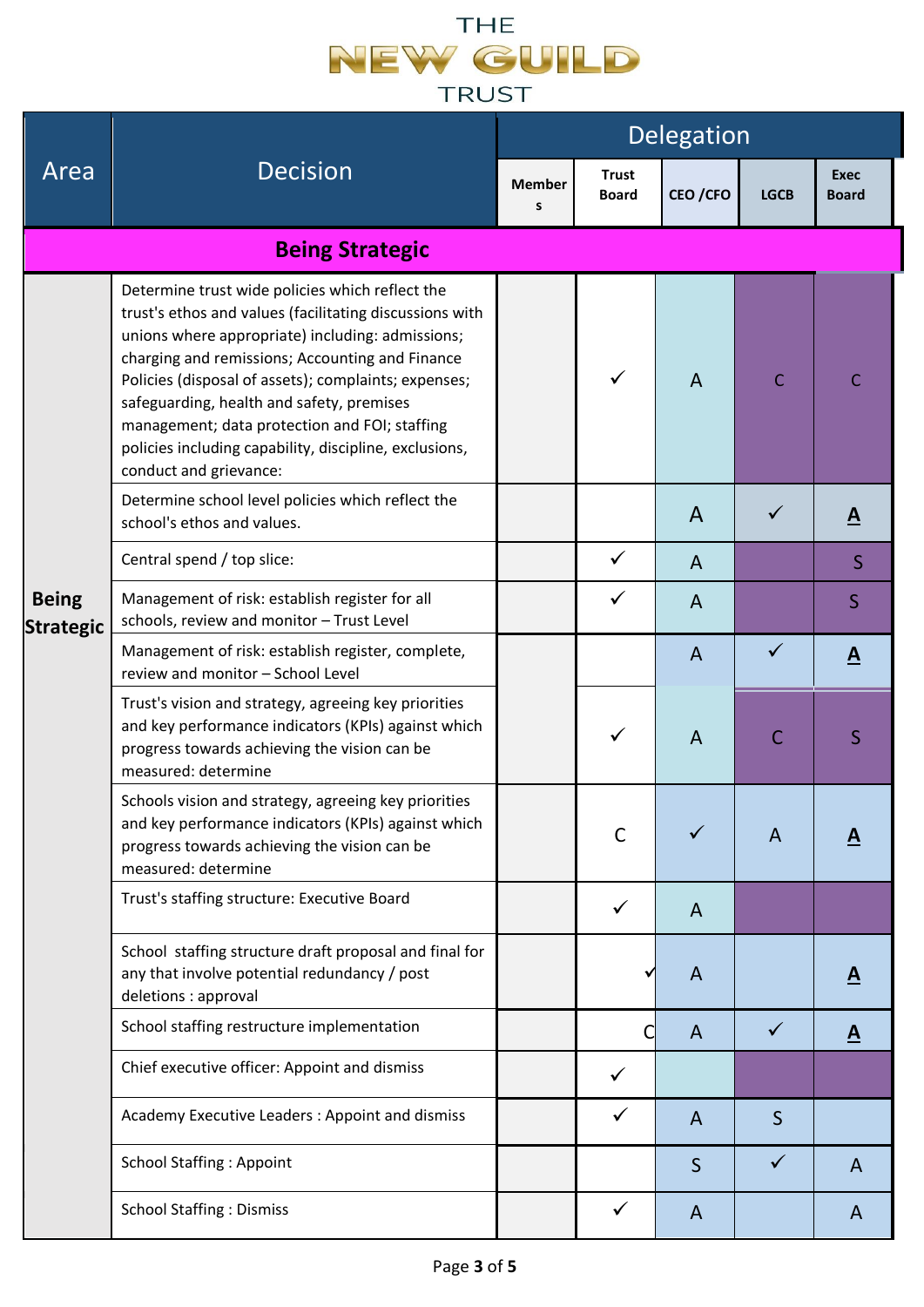

|                              |                                                                                                                                                                     | Delegation     |                    |                          |                |                                  |  |  |
|------------------------------|---------------------------------------------------------------------------------------------------------------------------------------------------------------------|----------------|--------------------|--------------------------|----------------|----------------------------------|--|--|
| Area                         | <b>Decision</b>                                                                                                                                                     | <b>Members</b> | <b>Trust Board</b> | <b>CEO/CFO</b>           | <b>LGCB</b>    | <b>Executive</b><br><b>Board</b> |  |  |
|                              | Final Budget plan to support delivery<br>of trust key priorities: agree                                                                                             |                | $\checkmark$       | $\overline{A}$           | $\overline{S}$ | $\overline{S}$                   |  |  |
| <b>Being</b>                 | Draft Budget plan to support delivery<br>of school key priorities: agree                                                                                            |                | C                  | $\mathsf{A}$             | $\checkmark$   | $\underline{\mathbf{A}}$         |  |  |
| <b>Strategic</b>             |                                                                                                                                                                     |                |                    |                          |                |                                  |  |  |
| <b>Holding to account</b>    |                                                                                                                                                                     |                |                    |                          |                |                                  |  |  |
|                              | <b>Trust Auditing and reporting</b><br>arrangements for matters of<br>compliance (eg safeguarding, H&S,<br>employment):                                             |                | ✓                  | $\underline{\mathbf{A}}$ | $\mathsf{C}$   | $\mathsf{A}$                     |  |  |
|                              | School Level Auditing and reporting<br>arrangements for matters of<br>compliance (eg safeguarding, H&S,<br>employment):                                             |                | $\mathsf{C}$       | $\overline{A}$           | ✓              | <u>A</u>                         |  |  |
|                              | Reporting arrangements for progress<br>on key priorities:                                                                                                           |                | $\checkmark$       | $\mathbf{A}$             | $\checkmark$   | A                                |  |  |
|                              | Performance management of the<br>Chief Executive Officer: undertake                                                                                                 |                | $\checkmark$       |                          |                |                                  |  |  |
| <b>Holding to</b><br>account | Performance management of<br>academy Executive Board: Most<br>Senior Leader eg Headteacher (check<br>appointment of external reviewer)                              |                | ✓                  | $\overline{A}$           | $\mathsf{C}$   |                                  |  |  |
|                              | Performance management of<br>academy Executive Board: Rest of the<br>Exec Board- Head of School, Deputy<br>Head, Assistant Head, School<br><b>Business Managers</b> |                |                    | A                        | ✓              | A                                |  |  |
|                              | Performance management of other<br>school staff                                                                                                                     |                |                    |                          | $\checkmark$   | $\mathsf{A}$                     |  |  |
|                              | Trustee monitoring: Attendance at<br>meetings                                                                                                                       |                | ✓                  | A                        |                |                                  |  |  |
|                              | LCGB member monitoring:<br>Attendance at meetings                                                                                                                   |                |                    | A                        | ✓              | <u>A</u>                         |  |  |